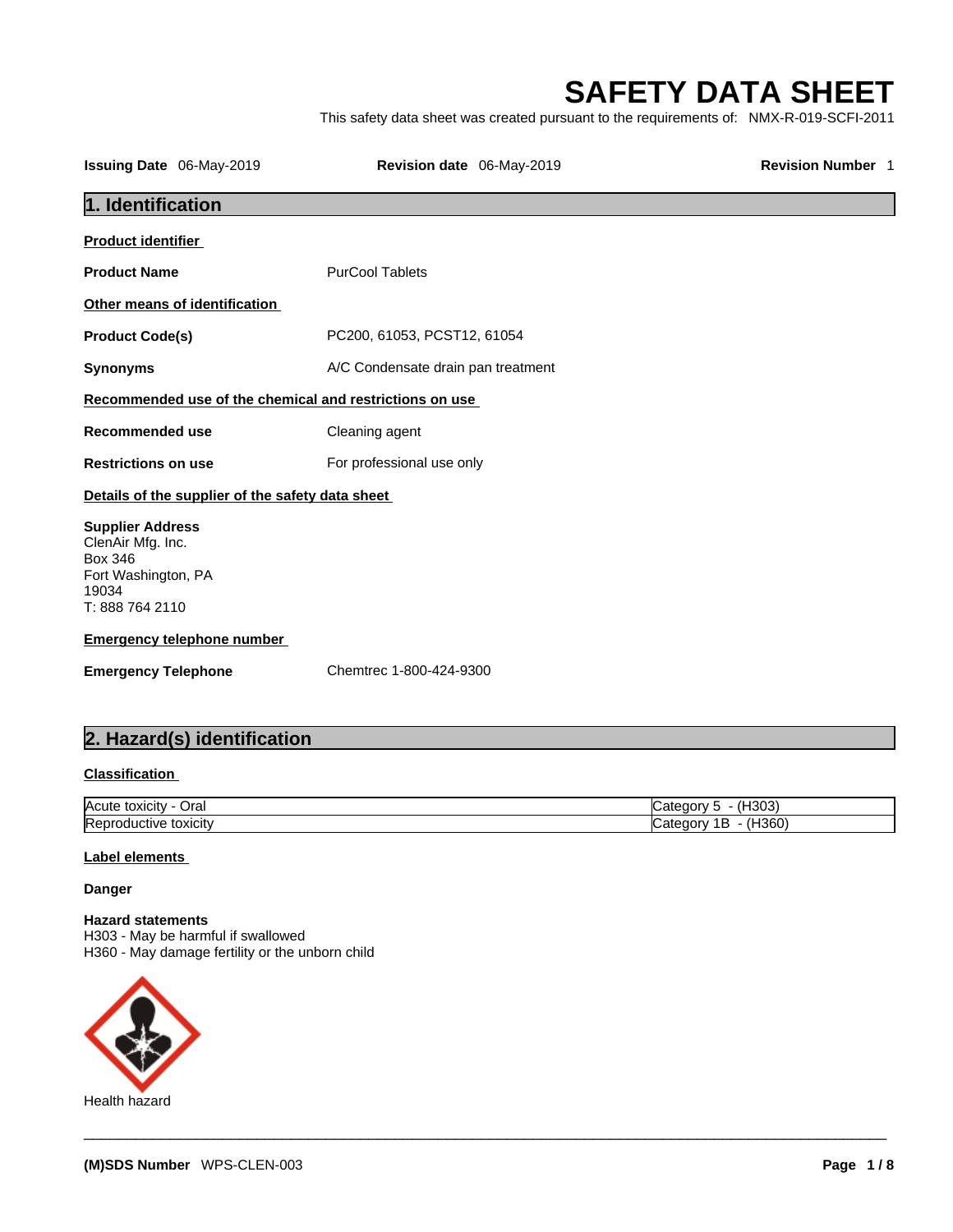#### **Precautionary Statements - Prevention**

P201 - Obtain special instructions before use

P202 - Do not handle until all safety precautions have been read and understood

P280 - Wear protective gloves/protective clothing/eye protection/face protection

#### **Precautionary Statements - Response**

P308 + P313 - IF exposed or concerned: Get medical advice/attention

#### **Precautionary Statements - Storage**

P405 - Store locked up

#### **Precautionary Statements - Disposal**

P501 - Dispose of contents/container to an approved waste disposal plant

#### **Other information**

### **3. Composition/information on ingredients**

#### **Substance**

Not applicable.

#### **Mixture**

**Synonyms** A/C Condensate drain pan cleaner/treatment.

| Chemical name      | CAS No                   | $\sim$<br>$\sim$<br>Weight-% |
|--------------------|--------------------------|------------------------------|
| ⊧ borate<br>sodium | 220<br>¬-<br>აას<br>- TU | oc<br>$^{\prime}$<br>້       |

### **4. First-aid measures**

### **Description of first aid measures**

| <b>General advice</b> | Show this safety data sheet to the doctor in attendance.                                                                                                                             |
|-----------------------|--------------------------------------------------------------------------------------------------------------------------------------------------------------------------------------|
| <b>Inhalation</b>     | Not an expected route of exposure.                                                                                                                                                   |
| Eye contact           | Rinse thoroughly with plenty of water, also under the eyelids. Get medical attention if<br>symptoms occur. IF IN EYES:                                                               |
| <b>Skin contact</b>   | Wash skin with soap and water. Get medical attention if symptoms occur.                                                                                                              |
| Ingestion             | Rinse mouth thoroughly with water. Do NOT induce vomiting. Never give anything by mouth<br>to an unconscious person. Drink plenty of water. Get medical attention if symptoms occur. |

 $\_$  ,  $\_$  ,  $\_$  ,  $\_$  ,  $\_$  ,  $\_$  ,  $\_$  ,  $\_$  ,  $\_$  ,  $\_$  ,  $\_$  ,  $\_$  ,  $\_$  ,  $\_$  ,  $\_$  ,  $\_$  ,  $\_$  ,  $\_$  ,  $\_$  ,  $\_$  ,  $\_$  ,  $\_$  ,  $\_$  ,  $\_$  ,  $\_$  ,  $\_$  ,  $\_$  ,  $\_$  ,  $\_$  ,  $\_$  ,  $\_$  ,  $\_$  ,  $\_$  ,  $\_$  ,  $\_$  ,  $\_$  ,  $\_$  ,

| Most important symptoms and effects, both acute and delayed |
|-------------------------------------------------------------|
|-------------------------------------------------------------|

| <b>Symptoms</b> | Prolonged contact may cause redness and irritation.                        |
|-----------------|----------------------------------------------------------------------------|
|                 | Indication of any immediate medical attention and special treatment needed |

**Note to physicians** Treat symptomatically.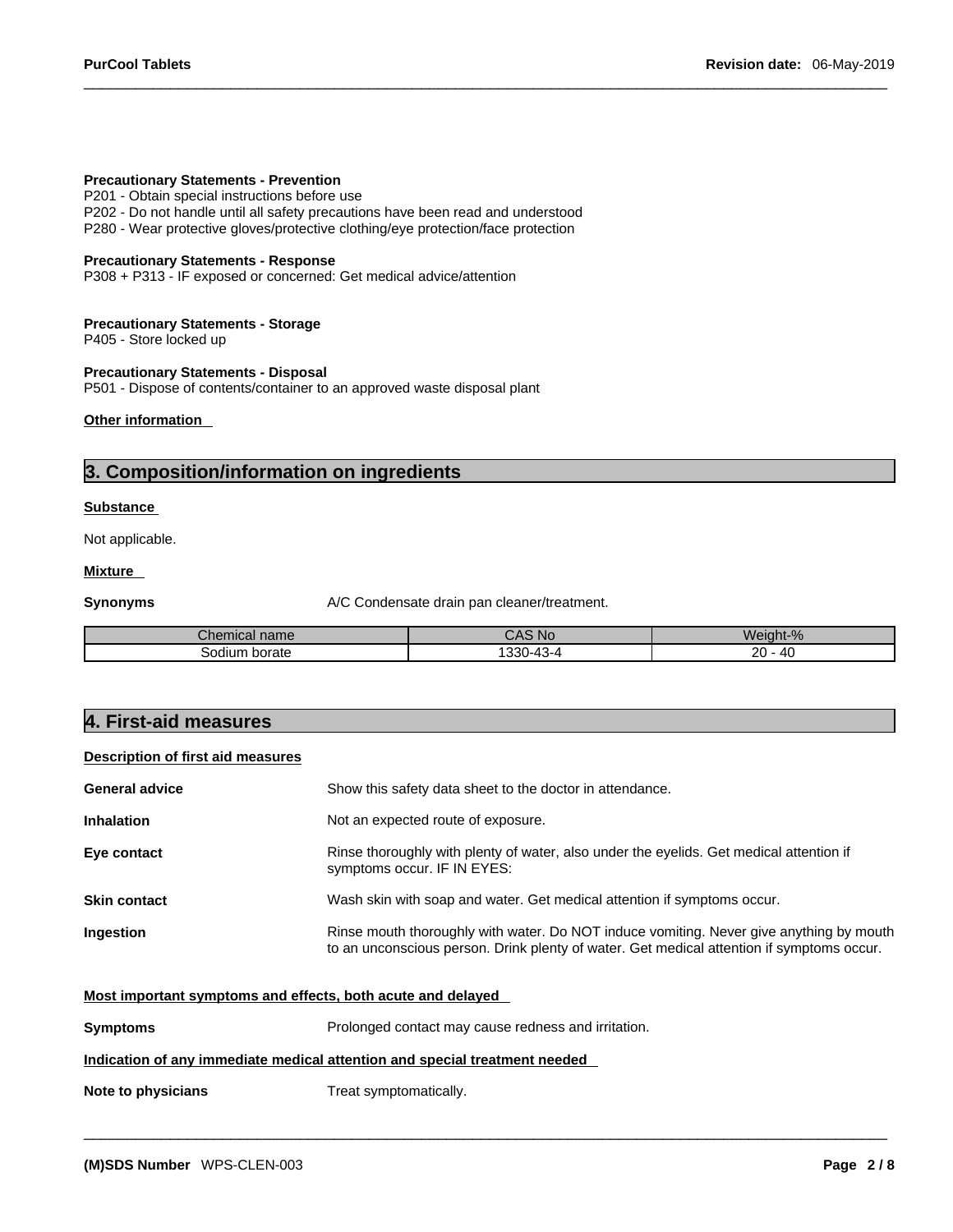## **5. Fire-fighting measures**

| <b>Suitable Extinguishing Media</b>                                                                | Use extinguishing measures that are appropriate to local circumstances and the<br>surrounding environment.                            |
|----------------------------------------------------------------------------------------------------|---------------------------------------------------------------------------------------------------------------------------------------|
| Unsuitable extinguishing media                                                                     | None known based on information supplied.                                                                                             |
| Specific hazards arising from the<br>chemical                                                      | None in particular.                                                                                                                   |
| <b>Explosion data</b><br>Sensitivity to mechanical impact None.<br>Sensitivity to static discharge | None.                                                                                                                                 |
| Special protective actions for<br>fire-fighters                                                    | Firefighters should wear self-contained breathing apparatus and full firefighting turnout<br>gear. Use personal protection equipment. |

| 6. Accidental release measures<br>Personal precautions, protective equipment and emergency procedures |                                                       |  |  |
|-------------------------------------------------------------------------------------------------------|-------------------------------------------------------|--|--|
|                                                                                                       |                                                       |  |  |
|                                                                                                       |                                                       |  |  |
| <b>Environmental precautions</b>                                                                      |                                                       |  |  |
| <b>Environmental precautions</b>                                                                      | See Section 12 for additional Ecological Information. |  |  |
| Methods and material for containment and cleaning up                                                  |                                                       |  |  |
| <b>Methods for containment</b>                                                                        | Prevent further leakage or spillage if safe to do so. |  |  |
| Methods for cleaning up<br>Pick up and transfer to properly labeled containers.                       |                                                       |  |  |

| 7. Handling and storage                                      |                                                                                                                                                                                                                     |
|--------------------------------------------------------------|---------------------------------------------------------------------------------------------------------------------------------------------------------------------------------------------------------------------|
| <b>Precautions for safe handling</b>                         |                                                                                                                                                                                                                     |
| Advice on safe handling                                      | Handle in accordance with good industrial hygiene and safety practice. Avoid contact with<br>skin, eyes or clothing. Do not eat, drink or smoke when using this product. Remove<br>contaminated clothing and shoes. |
| Conditions for safe storage, including any incompatibilities |                                                                                                                                                                                                                     |

**Prevention of secondary hazards** Clean contaminated objects and areas thoroughly observing environmental regulations

**Storage Conditions** Keep containers tightly closed in a dry, cool and well-ventilated place. Store locked up.

 $\_$  ,  $\_$  ,  $\_$  ,  $\_$  ,  $\_$  ,  $\_$  ,  $\_$  ,  $\_$  ,  $\_$  ,  $\_$  ,  $\_$  ,  $\_$  ,  $\_$  ,  $\_$  ,  $\_$  ,  $\_$  ,  $\_$  ,  $\_$  ,  $\_$  ,  $\_$  ,  $\_$  ,  $\_$  ,  $\_$  ,  $\_$  ,  $\_$  ,  $\_$  ,  $\_$  ,  $\_$  ,  $\_$  ,  $\_$  ,  $\_$  ,  $\_$  ,  $\_$  ,  $\_$  ,  $\_$  ,  $\_$  ,  $\_$  ,

## **8. Exposure controls/personal protection**

### **Control parameters**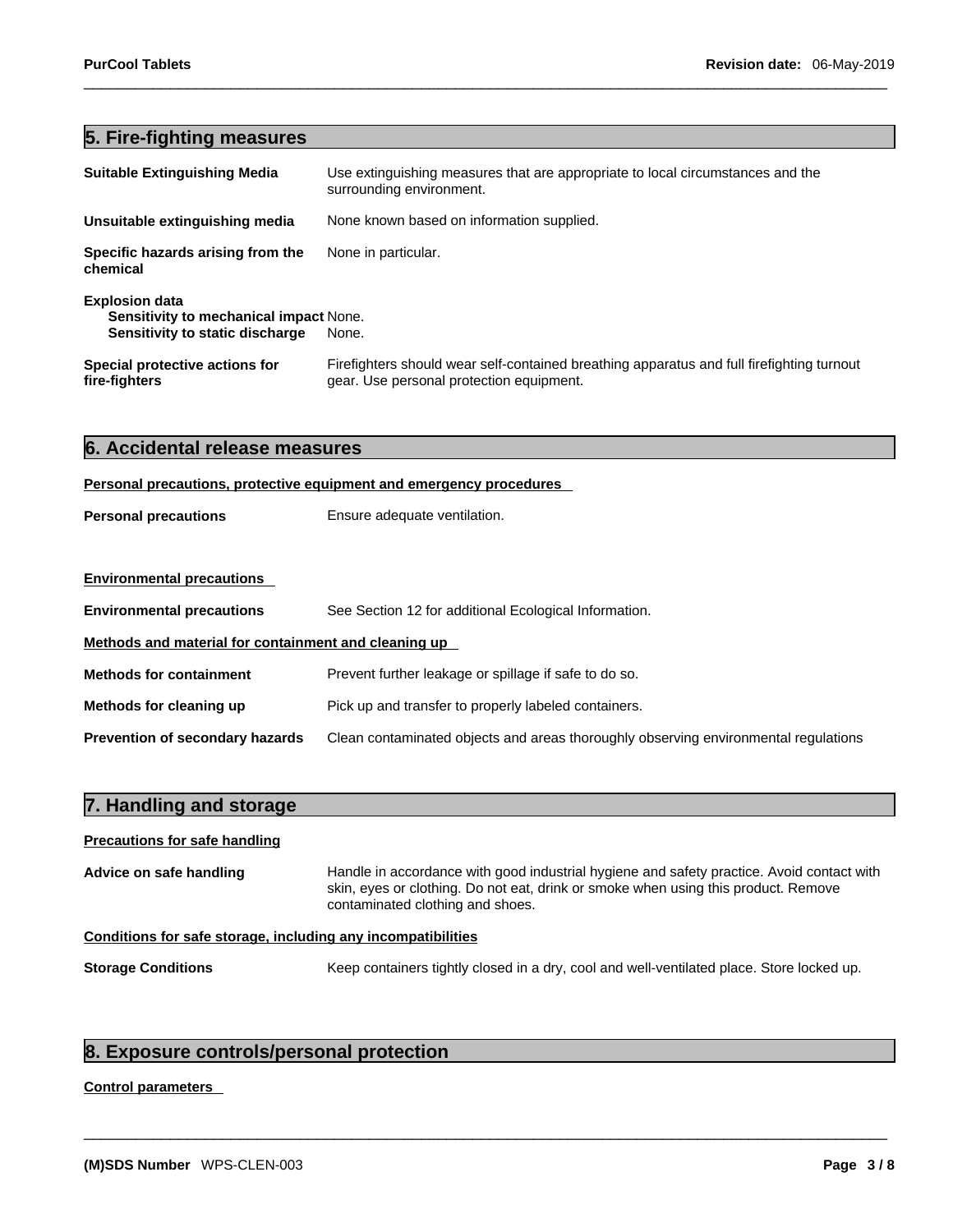**Exposure Limits** NOM-010-STPS-2014.

| -<br>Chemical name | <b>TWA</b> | $\sim$ $\sim$ $\sim$<br>. | <br>Value<br>Limit<br>Ceilina |
|--------------------|------------|---------------------------|-------------------------------|
| borate<br>30dium   | ma/m       |                           |                               |

#### **Appropriate engineering controls**

| <b>Engineering controls</b> | Showers              |  |
|-----------------------------|----------------------|--|
|                             | Eyewash stations     |  |
|                             | Ventilation systems. |  |

#### **Individual protection measures, such as personal protective equipment**

| <b>Eye/face protection</b>            | No special protective equipment required.                                                                                                                                   |  |
|---------------------------------------|-----------------------------------------------------------------------------------------------------------------------------------------------------------------------------|--|
| <b>Hand protection</b>                | Wear suitable gloves.                                                                                                                                                       |  |
| Skin and body protection              | Wear suitable protective clothing.                                                                                                                                          |  |
| <b>Respiratory protection</b>         | No protective equipment is needed under normal use conditions. If exposure limits are<br>exceeded or irritation is experienced, ventilation and evacuation may be required. |  |
| <b>General hygiene considerations</b> | Do not eat, drink or smoke when using this product. Wash hands before breaks and                                                                                            |  |

immediately after handling the product.

 $\_$  ,  $\_$  ,  $\_$  ,  $\_$  ,  $\_$  ,  $\_$  ,  $\_$  ,  $\_$  ,  $\_$  ,  $\_$  ,  $\_$  ,  $\_$  ,  $\_$  ,  $\_$  ,  $\_$  ,  $\_$  ,  $\_$  ,  $\_$  ,  $\_$  ,  $\_$  ,  $\_$  ,  $\_$  ,  $\_$  ,  $\_$  ,  $\_$  ,  $\_$  ,  $\_$  ,  $\_$  ,  $\_$  ,  $\_$  ,  $\_$  ,  $\_$  ,  $\_$  ,  $\_$  ,  $\_$  ,  $\_$  ,  $\_$  ,

## **9. Physical and chemical properties**

## **Information on basic physical and chemical properties**

| information on basic physical and chemical properties |                           |                  |
|-------------------------------------------------------|---------------------------|------------------|
| Appearance                                            | White, Solid (compressed) |                  |
| <b>Physical state</b>                                 | Solid                     |                  |
| Color                                                 | White                     |                  |
| Odor                                                  | Slight                    |                  |
| <b>Odor threshold</b>                                 | No information available  |                  |
| <b>Property</b>                                       | <b>Values</b>             | Remarks • Method |
| рH                                                    | No data available         | None known       |
| Melting point / freezing point                        | No data available         | None known       |
| Boiling point / boiling range                         | No data available         | None known       |
| <b>Flash point</b>                                    | No data available         | None known       |
| <b>Evaporation rate</b>                               | No data available         | None known       |
| Flammability (solid, gas)                             | No data available         | None known       |
| <b>Flammability Limit in Air</b>                      |                           | None known       |
| Upper flammability or explosive<br>limits             | No data available         |                  |
| Lower flammability or explosive<br>limits             | No data available         |                  |
| Vapor pressure                                        | No data available         | None known       |
| Vapor density                                         | No data available         | None known       |
| <b>Relative density</b>                               | No data available         | None known       |
| <b>Water solubility</b>                               | Soluble in water          |                  |
| Solubility(ies)                                       | No data available         | None known       |
| <b>Partition coefficient</b>                          | No data available         | None known       |
| <b>Autoignition temperature</b>                       | No data available         | None known       |
|                                                       |                           |                  |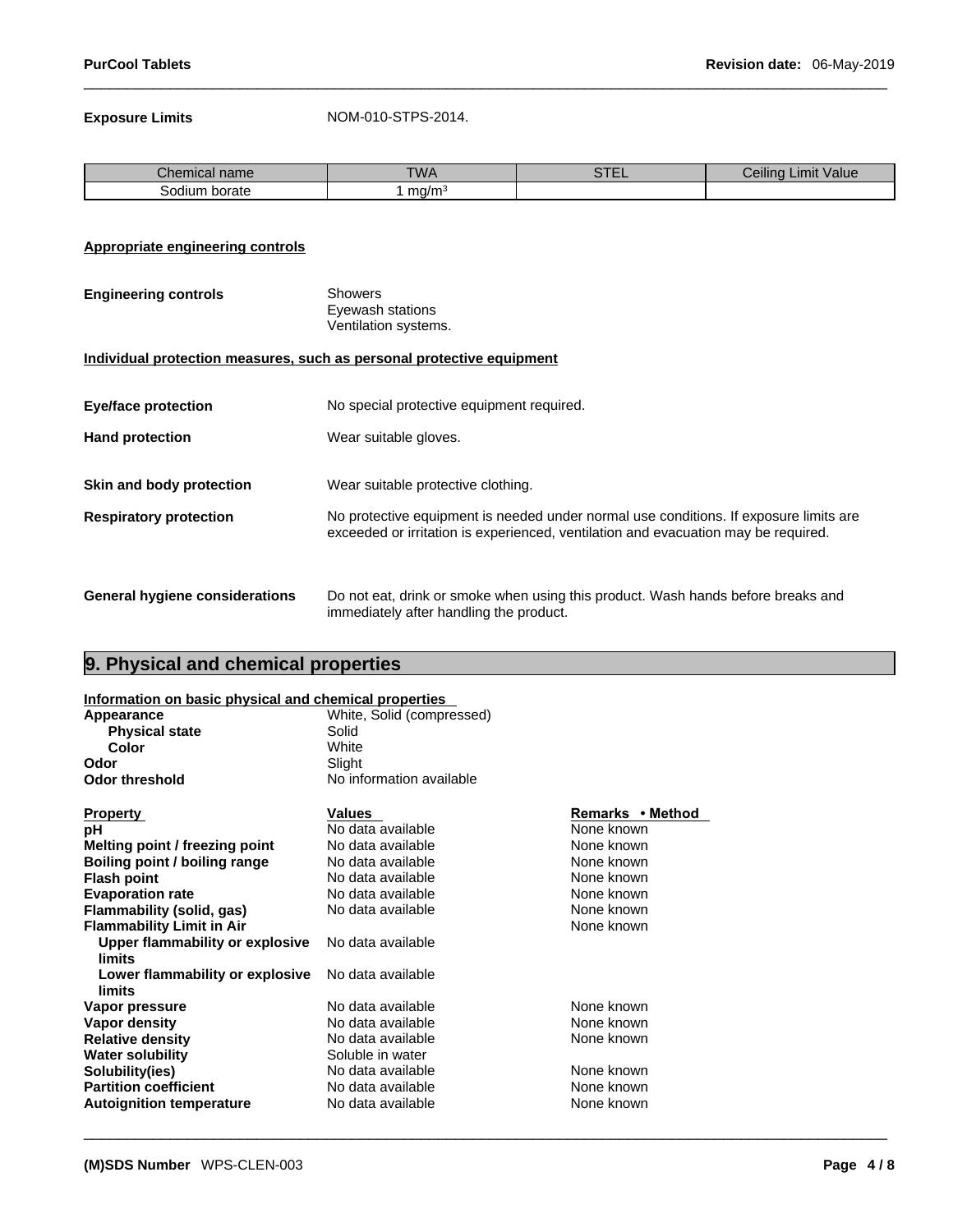| <b>Decomposition temperature</b> | No data available         | None known |
|----------------------------------|---------------------------|------------|
| <b>Kinematic viscosity</b>       | No data available         | None known |
| <b>Dynamic viscosity</b>         | No data available         | None known |
|                                  |                           |            |
| <b>Other information</b>         |                           |            |
| <b>Explosive properties</b>      | No information available. |            |
| <b>Oxidizing properties</b>      | No information available. |            |
| Softening point                  | No information available  |            |
| <b>Molecular weight</b>          | No information available  |            |
| <b>VOC Content (%)</b>           | No information available  |            |
| <b>Liquid Density</b>            | No information available  |            |
| <b>Bulk density</b>              | No information available  |            |

## **10. Stability and reactivity**

| <b>Reactivity</b>                  | No information available.                                                         |
|------------------------------------|-----------------------------------------------------------------------------------|
| <b>Chemical stability</b>          | Stable under normal conditions.                                                   |
| Possibility of hazardous reactions | None under normal processing.                                                     |
| <b>Conditions to avoid</b>         | None known based on information supplied.                                         |
| Incompatible materials             | None known based on information supplied.                                         |
|                                    | <b>Hazardous decomposition products</b> None known based on information supplied. |

## **11. Toxicological information**

#### **Information on likely routes of exposure**

| <b>Product Information</b>                                 |                                                                                                 |                                                                   |                                                                                                |
|------------------------------------------------------------|-------------------------------------------------------------------------------------------------|-------------------------------------------------------------------|------------------------------------------------------------------------------------------------|
| <b>Inhalation</b>                                          |                                                                                                 | Specific test data for the substance or mixture is not available. |                                                                                                |
| Eye contact                                                |                                                                                                 | Specific test data for the substance or mixture is not available. |                                                                                                |
| <b>Skin contact</b>                                        |                                                                                                 | Specific test data for the substance or mixture is not available. |                                                                                                |
| Ingestion                                                  |                                                                                                 |                                                                   | Specific test data for the substance or mixture is not available. May be harmful if swallowed. |
|                                                            | Symptoms related to the physical, chemical and toxicological characteristics                    |                                                                   |                                                                                                |
| Symptoms                                                   | Prolonged contact may cause redness and irritation.                                             |                                                                   |                                                                                                |
| Acute toxicity                                             |                                                                                                 |                                                                   |                                                                                                |
| Numerical measures of toxicity<br>No information available |                                                                                                 |                                                                   |                                                                                                |
| <b>ATEmix (oral)</b>                                       | The following values are calculated based on chapter 3.1 of the GHS document<br>2,677.70 mg/kg  |                                                                   |                                                                                                |
|                                                            | <b>Unknown acute toxicity</b> 23 % of the mixture consists of ingredient(s) of unknown toxicity |                                                                   |                                                                                                |
| <b>Component Information</b>                               |                                                                                                 |                                                                   |                                                                                                |
| Chemical name                                              | Oral LD50                                                                                       | Dermal LD50                                                       | Inhalation LC50                                                                                |
| Sodium borate                                              | $= 2660$ mg/kg (Rat)                                                                            | > 2000 mg/kg (Rabbit)                                             | $> 2$ mg/m <sup>3</sup> (Rat) 4 h                                                              |

 $\_$  ,  $\_$  ,  $\_$  ,  $\_$  ,  $\_$  ,  $\_$  ,  $\_$  ,  $\_$  ,  $\_$  ,  $\_$  ,  $\_$  ,  $\_$  ,  $\_$  ,  $\_$  ,  $\_$  ,  $\_$  ,  $\_$  ,  $\_$  ,  $\_$  ,  $\_$  ,  $\_$  ,  $\_$  ,  $\_$  ,  $\_$  ,  $\_$  ,  $\_$  ,  $\_$  ,  $\_$  ,  $\_$  ,  $\_$  ,  $\_$  ,  $\_$  ,  $\_$  ,  $\_$  ,  $\_$  ,  $\_$  ,  $\_$  ,

#### **Delayed and immediate effects as well as chronic effects from short and long-term exposure**

1330-43-4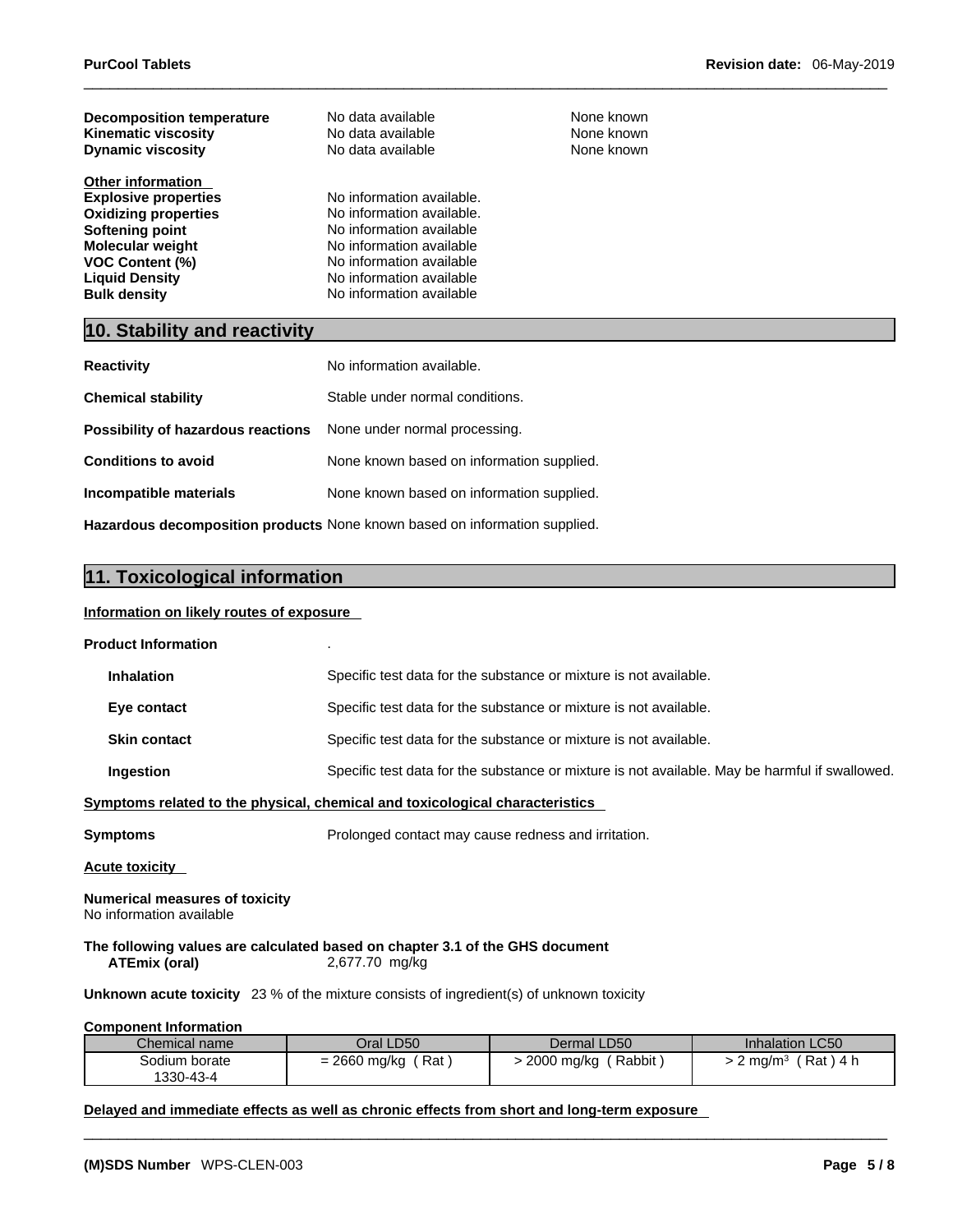| <b>Skin corrosion/irritation</b>  | No information available.                                                                            |
|-----------------------------------|------------------------------------------------------------------------------------------------------|
| Serious eye damage/eye irritation | No information available.                                                                            |
| Respiratory or skin sensitization | No information available.                                                                            |
| Germ cell mutagenicity            | No information available.                                                                            |
| Carcinogenicity                   | No information available.                                                                            |
| <b>Reproductive toxicity</b>      | Classification based on data available for ingredients. May damage fertility or the unborn<br>child. |
| <b>STOT - single exposure</b>     | No information available.                                                                            |
| <b>STOT - repeated exposure</b>   | No information available.                                                                            |
| <b>Aspiration hazard</b>          | No information available.                                                                            |
|                                   |                                                                                                      |

## **12. Ecological information**

**Ecotoxicity The environmental impact of this product has not been fully investigated.** 

| Chemical name              | Algae/aquatic plants                                                                                                      | <b>Fish</b>                                  | Toxicity to<br>microorganisms | Crustacea                                     |
|----------------------------|---------------------------------------------------------------------------------------------------------------------------|----------------------------------------------|-------------------------------|-----------------------------------------------|
| Sodium borate<br>1330-43-4 | EC50: 2.6 - 21.8mg/L<br>(96h, Pseudokirchneriella)<br>subcapitata) EC50:<br>=158mg/L (96h,<br>Desmodesmus<br>subspicatus) | $LC50: = 340$ mg/L (96h,<br>Limanda limanda) |                               | LC50: 1085 - 1402mg/L<br>(48h, Daphnia magna) |

| Persistence and degradability | No information available. |
|-------------------------------|---------------------------|
| <b>Bioaccumulation</b>        | No information available. |
| Other adverse effects         | No information available. |

| 13. Disposal considerations |  |
|-----------------------------|--|
|                             |  |

| Waste treatment methods                |                                                                                                                    |
|----------------------------------------|--------------------------------------------------------------------------------------------------------------------|
| Waste from residues/unused<br>products | Dispose of in accordance with local regulations. Dispose of waste in accordance with<br>environmental legislation. |
| Contaminated packaging                 | Do not reuse empty containers.                                                                                     |

 $\_$  ,  $\_$  ,  $\_$  ,  $\_$  ,  $\_$  ,  $\_$  ,  $\_$  ,  $\_$  ,  $\_$  ,  $\_$  ,  $\_$  ,  $\_$  ,  $\_$  ,  $\_$  ,  $\_$  ,  $\_$  ,  $\_$  ,  $\_$  ,  $\_$  ,  $\_$  ,  $\_$  ,  $\_$  ,  $\_$  ,  $\_$  ,  $\_$  ,  $\_$  ,  $\_$  ,  $\_$  ,  $\_$  ,  $\_$  ,  $\_$  ,  $\_$  ,  $\_$  ,  $\_$  ,  $\_$  ,  $\_$  ,  $\_$  ,

## **14. Transport information**

**MEX** Not regulated

```
Transport in bulk according to
Annex II of MARPOL 73/78 and
                                No information available
```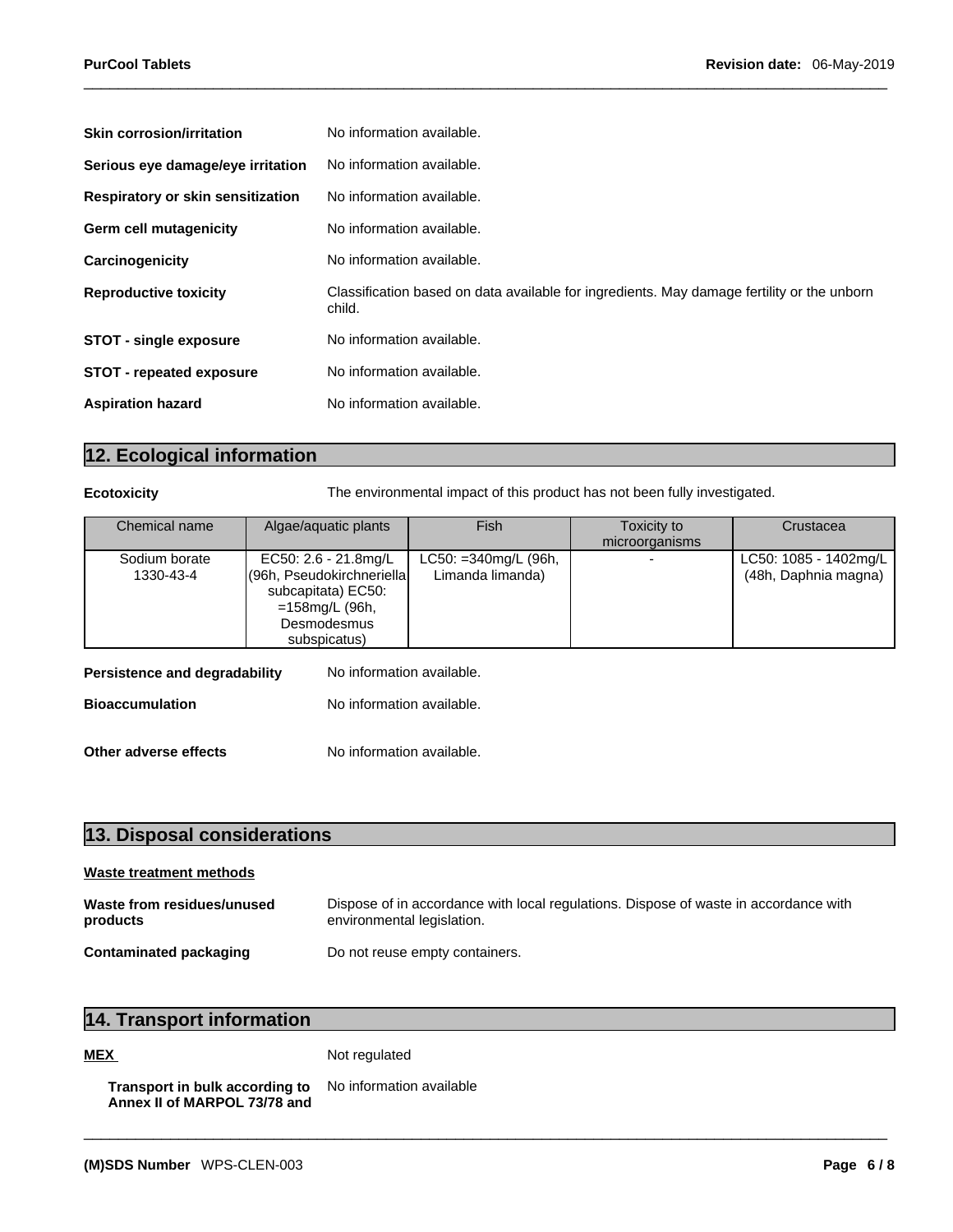#### **the IBC Code**

| <b>TDG</b>  | Not regulated |
|-------------|---------------|
| <b>DOT</b>  | Not regulated |
| <b>IATA</b> | Not regulated |
| <b>IMDG</b> | Not regulated |

### **15. Regulatory information**

**Safety, health and environmental regulations/legislation specific for the substance or mixture**

#### **International Regulations**

**The Montreal Protocol on Substances that Deplete the Ozone Layer** Not applicable

**The Stockholm Convention on Persistent Organic Pollutants** Not applicable

#### **The Rotterdam Convention** Not applicable

| International Inventories |                                                   |
|---------------------------|---------------------------------------------------|
| <b>TSCA</b>               | Complies.                                         |
| <b>DSL/NDSL</b>           | Contact supplier for inventory compliance status. |
| <b>EINECS/ELINCS</b>      | Contact supplier for inventory compliance status. |
| <b>ENCS</b>               | Contact supplier for inventory compliance status. |
| <b>IECSC</b>              | Contact supplier for inventory compliance status. |
| <b>KECL</b>               | Contact supplier for inventory compliance status. |
| <b>PICCS</b>              | Contact supplier for inventory compliance status. |
| <b>AICS</b>               | Contact supplier for inventory compliance status. |

 **Legend:** 

 **TSCA** - United States Toxic Substances Control Act Section 8(b) Inventory

 **DSL/NDSL** - Canadian Domestic Substances List/Non-Domestic Substances List

 **EINECS/ELINCS** - European Inventory of Existing Chemical Substances/European List of Notified Chemical Substances

 **ENCS** - Japan Existing and New Chemical Substances

 **IECSC** - China Inventory of Existing Chemical Substances

 **KECL** - Korean Existing and Evaluated Chemical Substances

 **PICCS** - Philippines Inventory of Chemicals and Chemical Substances

 **AICS** - Australian Inventory of Chemical Substances

| 16. Other information                    |                                                                           |                       |                           |                                            |
|------------------------------------------|---------------------------------------------------------------------------|-----------------------|---------------------------|--------------------------------------------|
| <b>NFPA</b>                              | Health hazards 0                                                          | <b>Flammability</b> 0 | <b>Instability</b> 0      | <b>Physical and chemical</b><br>properties |
| <b>HMIS</b><br>* = Chronic Health Hazard | Health hazards 1*                                                         | <b>Flammability</b> 0 | <b>Physical hazards</b> 0 | Personal protection X                      |
|                                          | Key or legend to abbreviations and acronyms used in the safety data sheet |                       |                           |                                            |
|                                          | Legend Section 8: EXPOSURE CONTROLS/PERSONAL PROTECTION                   |                       |                           |                                            |
| <b>TWA</b>                               | TWA (time-weighted average)                                               | STEL                  |                           | STEL (Short Term Exposure Limit)           |
| Ceiling                                  | Maximum limit value                                                       |                       | Skin designation          |                                            |

 $\_$  ,  $\_$  ,  $\_$  ,  $\_$  ,  $\_$  ,  $\_$  ,  $\_$  ,  $\_$  ,  $\_$  ,  $\_$  ,  $\_$  ,  $\_$  ,  $\_$  ,  $\_$  ,  $\_$  ,  $\_$  ,  $\_$  ,  $\_$  ,  $\_$  ,  $\_$  ,  $\_$  ,  $\_$  ,  $\_$  ,  $\_$  ,  $\_$  ,  $\_$  ,  $\_$  ,  $\_$  ,  $\_$  ,  $\_$  ,  $\_$  ,  $\_$  ,  $\_$  ,  $\_$  ,  $\_$  ,  $\_$  ,  $\_$  ,

**Key literature references and sources for data used to compile the SDS**